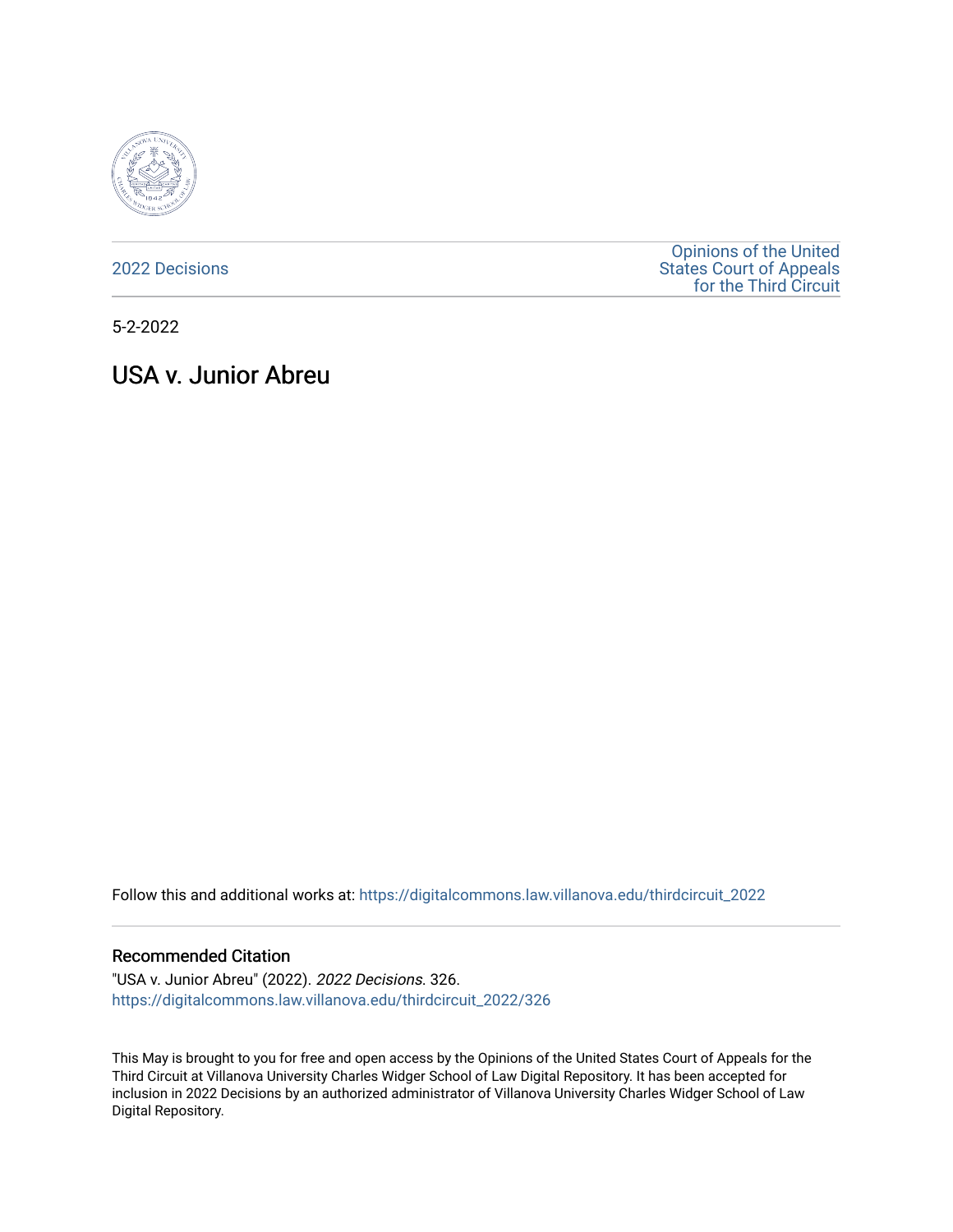## **PRECEDENTIAL**

## UNITED STATES COURT OF APPEALS FOR THE THIRD CIRCUIT

\_\_\_\_\_\_\_\_\_\_\_\_\_

No. 20-2786 \_\_\_\_\_\_\_\_\_\_\_\_\_

#### UNITED STATES OF AMERICA

v.

JUNIOR ABREU, Appellant \_\_\_\_\_\_\_\_\_\_\_\_\_\_\_

On Appeal from the United States District Court for the District of New Jersey (D.C. No. 2-18-cr-00663-001) District Judge: Hon. Kevin McNulty

Argued September 29, 2021

\_\_\_\_\_\_\_\_\_\_\_\_\_\_\_

Before: AMBRO, KRAUSE, and BIBAS, *Circuit Judges.*

(Filed: May 2, 2022)

Louise Arkel [ARGUED] Peter M. Carter Office of the Federal Public Defender 1002 Broad Street Newark, NJ 07102 *Counsel for Appellant*

Mark E. Coyne [ARGUED] Steven G. Sanders Office of United States Attorney 970 Broad Street – Room 700 Newark, NJ 07102 *Counsel for Appellee*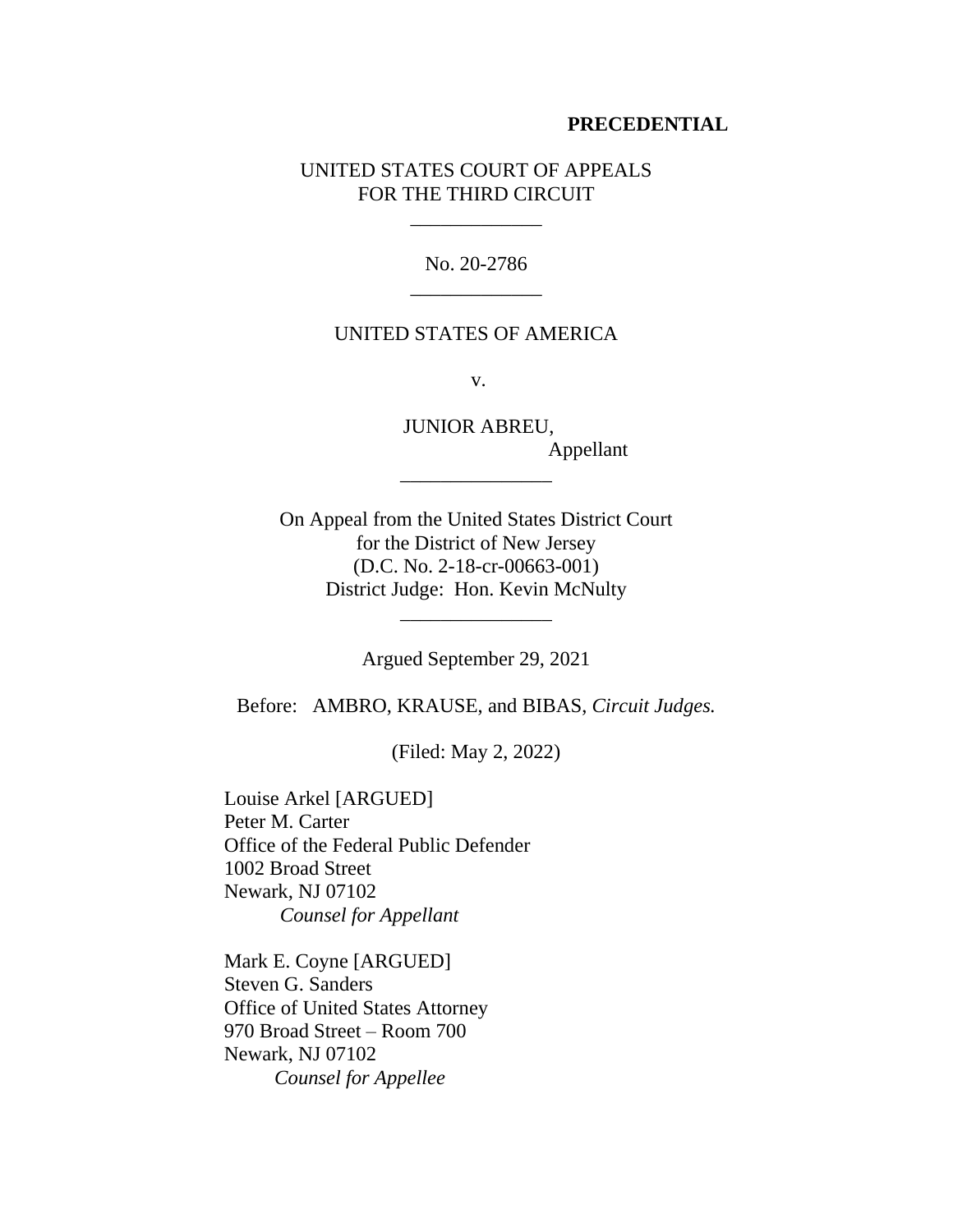## OPINION OF THE COURT \_\_\_\_\_\_\_\_\_\_\_\_\_\_\_

\_\_\_\_\_\_\_\_\_\_\_\_\_\_\_

#### KRAUSE, *Circuit Judge*.

Words matter, but so does their placement, and in the context of the U.S. Sentencing Guidelines, whether they appear in the text or the commentary can make a significant difference in a defendant's term of imprisonment. Here, Appellant Junior Abreu argues it was error to apply a sentencing enhancement under U.S.S.G. § 2K2.1 based on a prior conspiracy offense, and we must decide whether to defer to the commentary to § 2K2.1, which purports to define the term "crime of violence" to encompass conspiracy crimes, or to adhere to the Guidelines' text, which says no such thing. In view of recent Supreme Court precedent, we are constrained to hold that conspiracy to commit a crime of violence does not count as a "crime of violence" for purposes of § 2K2.1. We will therefore vacate Abreu's sentence and remand for resentencing.

## **I. Factual and Procedural Background**

In June 2020, Abreu pleaded guilty to possessing a firearm as a convicted felon in violation of 18 U.S.C.  $\S 922(g)(1)$ . In anticipation of his sentencing, the United States Probation Office prepared a Presentence Report (PSR), calculating his Guidelines range by using the enhancement that applies if a defendant "committed any part of the instant offense" after a felony conviction for either a "crime of violence" or a "controlled substance offense." U.S.S.G. § 2K2.1(a)(4). In Abreu's case, the enhancement was predicated on a purported "crime of violence": his prior conviction for conspiracy to commit second-degree aggravated assault under New Jersey law, resulting in an offense level of 22 and an advisory Guidelines range of 51–63 months' imprisonment.

The Government urged the Court to follow the PSR, arguing that conspiracy to commit a crime of violence qualified as a "crime of violence" under § 2K2.1 no less than the substantive offense. It based that argument on U.S.S.G. § 4B1.1, the so-called "Career-Offender Guideline," and the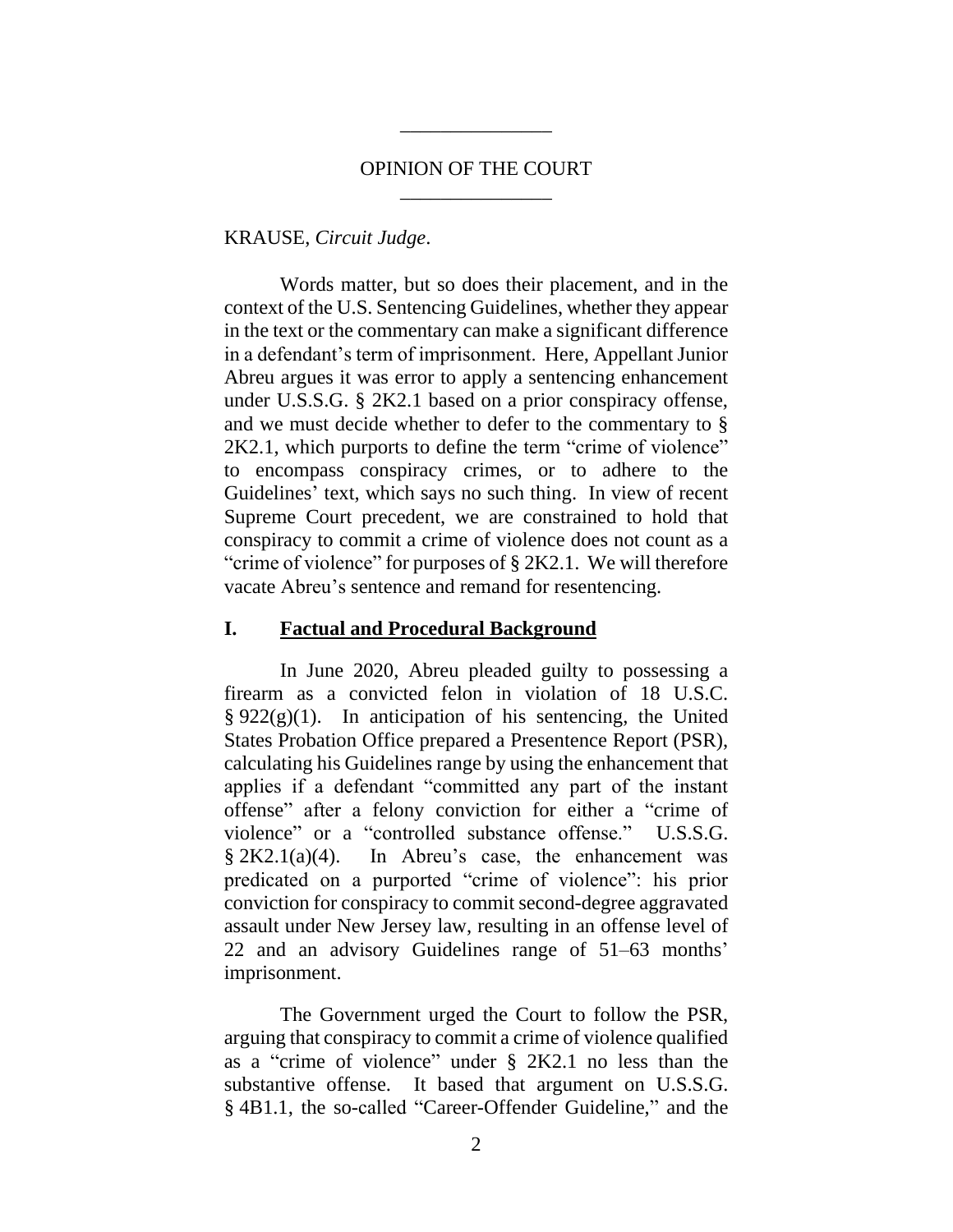definitions to which it refers in U.S.S.G. § 4B1.2. Under those definitions, "crime of violence" means one of the enumerated offenses in  $\S$  4B1.2(a)(2), or an offense that "has as an element" the use, attempted use, or threatened use of physical force against the person of another," as specified in  $\S$  4B1.2(a)(1). The commentary to that guideline, however, states that "[f]or purposes of this guideline," the term also encompasses "conspiring . . . to commit [a crime of violence]." U.S.S.G. § 4B1.2 & cmt. 1. Because the commentary to § 2K2.1 states that "'[c]rime of violence' has the meaning given that term in § 4B1.2(a) and Application Note 1 of the Commentary to § 4B1.2," U.S.S.G. § 2K2.1 cmt. 1, the Government contended that "crime of violence," for purposes of  $\S 2K2.1(a)(4)$ , must likewise include conspiracy offenses.

Abreu objected on the ground that conspiracy to commit a crime of violence requires only an *agreement* to commit an offense that "has as an element the use, attempted use, or threatened use of physical force against the person of another," U.S.S.G. § 4B1.2(a)(1), and does not itself include that element. Thus, he argued, citing to *Stinson v. United States*, 508 U.S. 36, 43–45 (1993), that the District Court must disregard the commentary because it is inconsistent with the Guidelines' text, and that, as a result, his conspiracy offense did not qualify him for the enhancement under  $\S 2K2.1(a)(4)$ . Accordingly, he argued, he should be sentenced using an offense level of only 16 and an advisory Guidelines range of 27–33 months instead of 51–63 months.

The District Court sided with the Government. It reasoned that under *United States v. Hightower*, 25 F.3d 182, 187 (3d Cir. 1994), inchoate crimes like conspiracy counted under the "controlled substance offense" prong of § 4B1.2, so they must also count under its "crime of violence" prong, and that because § 2K2.1's commentary defined "crime of violence" by reference to § 4B1.2, the same must be true of § 2K2.1. Thus, concluding it was bound by *Hightower*, the District Court adopted the calculations of the PSR, applied the § 2K2.1(a)(4) enhancement, and sentenced Abreu to 56 months' imprisonment and three years' supervised release.

Several months later, however, we revisited *Hightower* in light of an intervening Supreme Court case, *Kisor v. Wilkie*,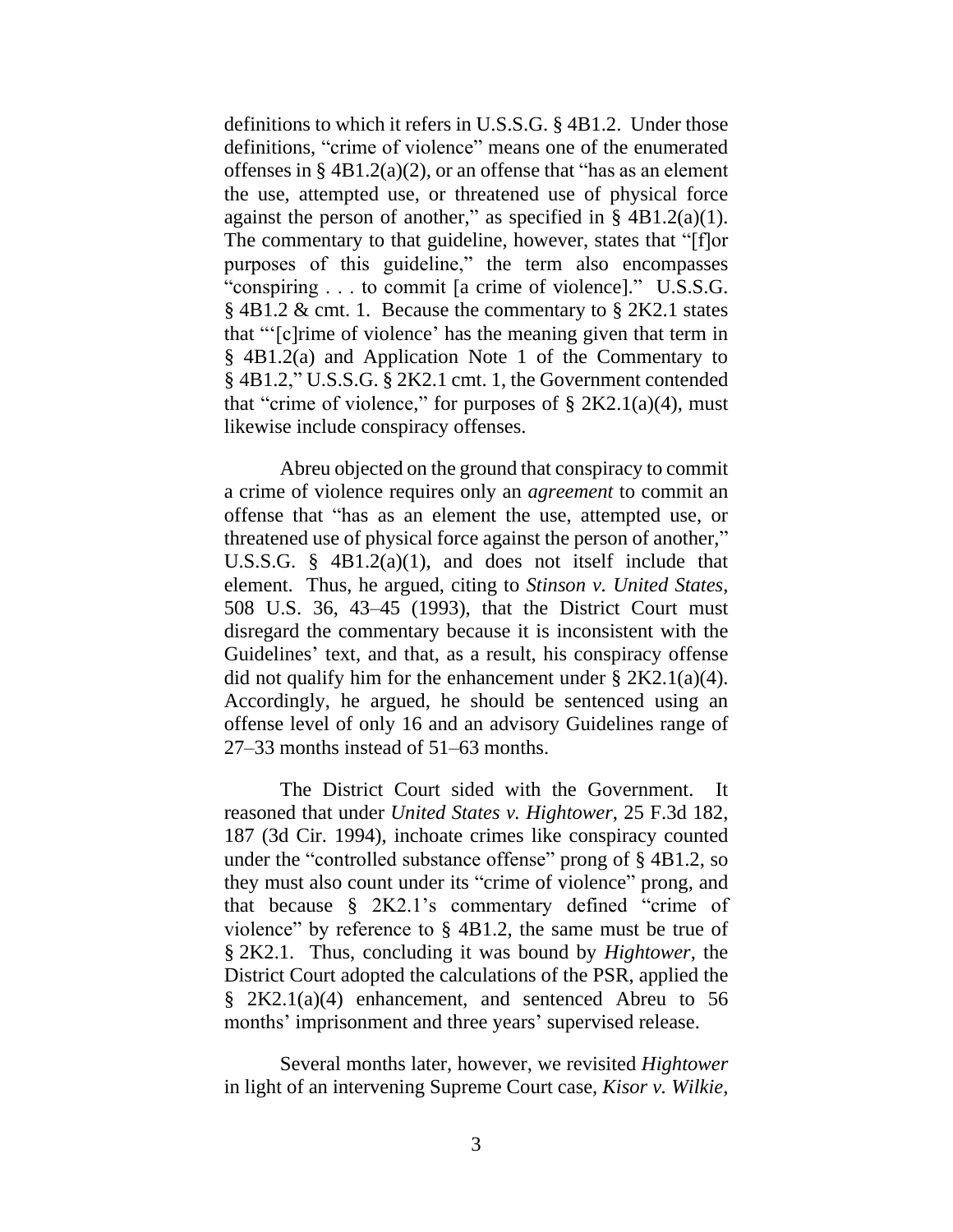139 S. Ct. 2400 (2019). *Kisor* "reinforce[d] the limits" of the deference we may afford to agencies' interpretations of their regulations by reminding us that "the possibility of deference can arise only if a regulation is genuinely ambiguous." *Id.* at 2414, 2423. Based on the Court's instruction there to "exhaust all the traditional tools of construction" before concluding that a rule is "genuinely ambiguous," *id*. at 2415 (internal quotations omitted), we took a second look at § 4B1.2 and concluded that the text of the "controlled substance offense" prong unambiguously excluded inchoate crimes, *United States v. Nasir*, 982 F.3d 144, 160 (3d Cir. 2020) (en banc), *vacated and remanded*, 142 S. Ct. 56 (2021), *aff'd in relevant part*, 17 F.4th 459, 468 (3d Cir. 2021) (en banc). We thus declined to defer to the commentary, overruled *Hightower*, and vacated the defendant's sentence under the Career-Offender Guideline, holding that inchoate crimes do not qualify as "controlled substance offenses" under § 4B1.2. *Id.*

Now, on appeal, Abreu argues that, applying the reasoning that led us to overrule *Hightower* in *Nasir*, conspiracy crimes likewise cannot qualify as "crimes of violence" under § 4B1.2, and because the District Court predicated its interpretation of § 2K2.1 on an erroneous understanding of § 4B1.2, he must be resentenced without the  $\S 2K2.1(a)(4)$  enhancement.

## **II. Discussion<sup>1</sup>**

"Whether an offense qualifies as a crime of violence under the Sentencing Guidelines is a legal question that this Court typically reviews de novo." *United States v. Scott*, 14 F.4th 190, 194 (3d Cir. 2021). In this case, however, the Government urges us to review only for plain error on the ground that Abreu failed to preserve his argument in the District Court. *See Davis v. United States*, 140 S. Ct. 1060, 1061 (2020); *Scott*, 14 F.4th at 194; Fed. R. Crim. P. 52(b). We therefore address the proper standard of review before

<sup>&</sup>lt;sup>1</sup> The District Court exercised jurisdiction under 18 U.S.C. § 3231, and we have jurisdiction under 28 U.S.C. § 1291 and 18 U.S.C. § 3742(a).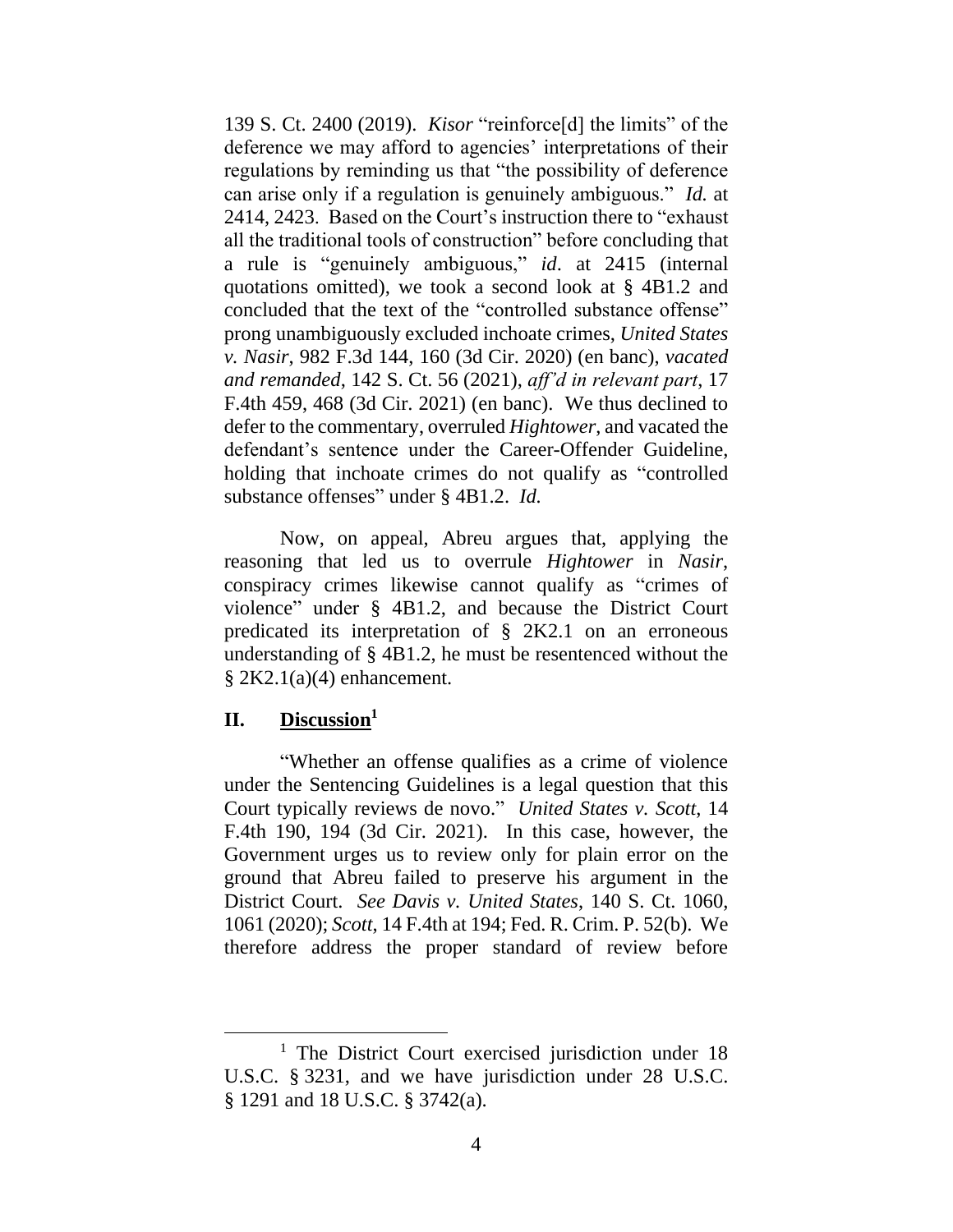considering whether the term "crime of violence" as used in § 2K2.1 includes conspiracy crimes.

#### **A. The Proper Standard of Review**

The first question we address is whether Abreu's arguments in the District Court were sufficiently particularized to preserve his challenge to *Hightower*. We clarified the degree of particularity required in *United States v. Joseph*, where we explained that "a party must make the same argument in the District Court that he makes on appeal" in order to preserve it.<sup>2</sup> 730 F.3d 336, 341 (3d Cir. 2013). We distinguished between raising an issue before the district court, which "is insufficient to preserve for appeal all arguments bearing on that issue," and raising an argument, which can be pressed on appeal, but only if it "depend[s] on both the same legal rule and the same facts as the argument presented in the District Court." *Id.* at 341–42. That condition is "essential to the proper functioning of our adversary system because even the most learned judges are not clairvoyant" and "we do not require [them] to anticipate and join arguments that are never raised by the parties." *United States v. Dupree*, 617 F.3d 724, 728 (3d Cir. 2010) (citations omitted).

<sup>2</sup> We had declined to determine in *Joseph* whether this framework applies beyond the context of Rule 12 of the Federal Rules of Criminal Procedure, which requires parties to raise certain defenses, objections, and requests by pretrial motion to avoid waiver. *United States v. Joseph*, 730 F.3d 336, 339 n.3 (3d Cir. 2013). But we have since used it to determine whether we should review an argument *de novo* or for plain error in the context of Rule 52(b) of the Federal Rules of Civil Procedure, which provides that arguments not brought to the district court's attention are generally reviewable for plain error. *See United States v. Grant*, 9 F.4th 186, 199–200 (3d Cir. 2021); *see also Spireas v. Comm'r of Internal Revenue*, 886 F.3d 315, 321 n.9 (3d Cir. 2018) (clarifying that although *Joseph* arose out of the Rule 12 context, it "provides the governing rule" for the "threshold question of whether an argument was made" in the district court for both civil and criminal cases).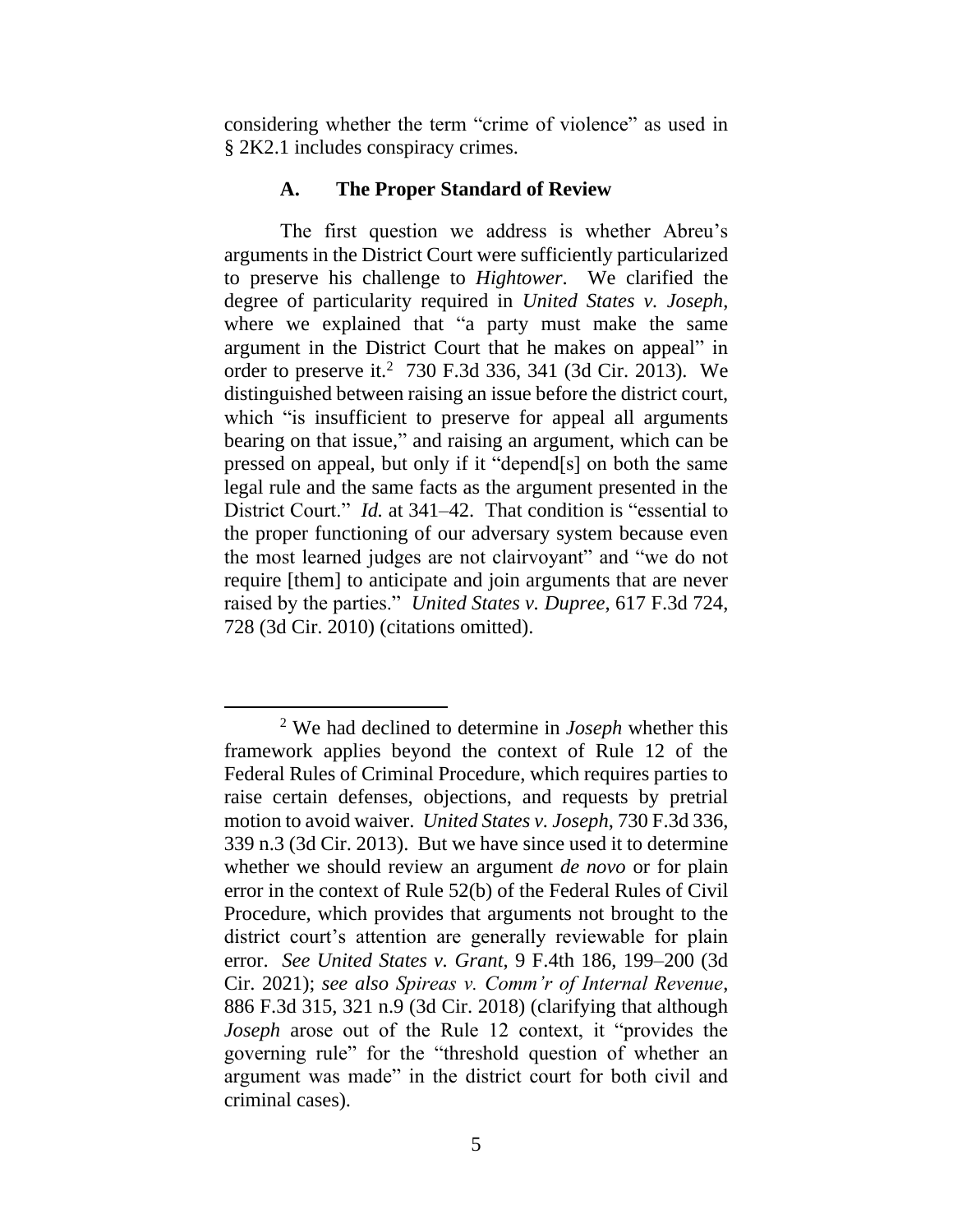Notably, we did not say that a party must have made the same argument verbatim before the district court. To the contrary, we observed that "[p]arties are free . . . to place greater emphasis and more fully explain an argument on appeal than they did in the District Court . . . [or] even, within the bounds of reason, reframe their argument." *Joseph*, 730 F.3d at 341. And although we cautioned that "[t]here is a limit . . . on the extent to which an argument may be reframed," as "[r]evisions at some point become differences in kind," we made clear that parties have leeway to change the way they present their arguments on appeal so long as they do not "change the [ir] substance." *Id.* at 341 & n.5. The ultimate question is whether the parties "g[a]ve the District Court the opportunity to consider the argument." *Dupree*, 617 F.3d at 731.

Abreu met that standard here. In the sentencing memorandum he submitted objecting to the  $\S 2K2.1(a)(4)$ enhancement, he argued that the District Court "must ignore" the commentary to § 4B1.2 because it was inconsistent with the text. App. 64–65. Specifically, he urged that the commentary may have related to the "residual clause" of the Armed Career Criminal Act, but once the Supreme Court held in *Johnson v. United States*, 576 U.S. 591, 597 (2015), that the "residual clause" was unconstitutionally vague and the Sentencing Commission struck an identical clause from § 4B1.2(a), *see Brown v. United States*, 139 S. Ct. 14, 15 (2018) (Sotomayor, J., dissenting), the commentary could no longer be viewed as interpreting or explaining the text that remained. In support of his argument, Abreu cited *Stinson*, 508 U.S. at 43–45, which addressed the weight courts should give to the Commission's commentary by analogizing it to an agency's interpretation of its own legislative rule, and he argued that no weight was due § 4B1.2's commentary because it did not merely interpret the term "crime of violence" but expanded its textual definition.

On appeal, although he frames it slightly differently, Abreu makes the same argument. He contends that § 4B1.2(a)'s definition of "crime of violence" unambiguously excludes conspiracy crimes, so it would be improper to defer to commentary that says they are included. Although he now cites to *Kisor*, 139 S. Ct. at 2414–15, a different, more recent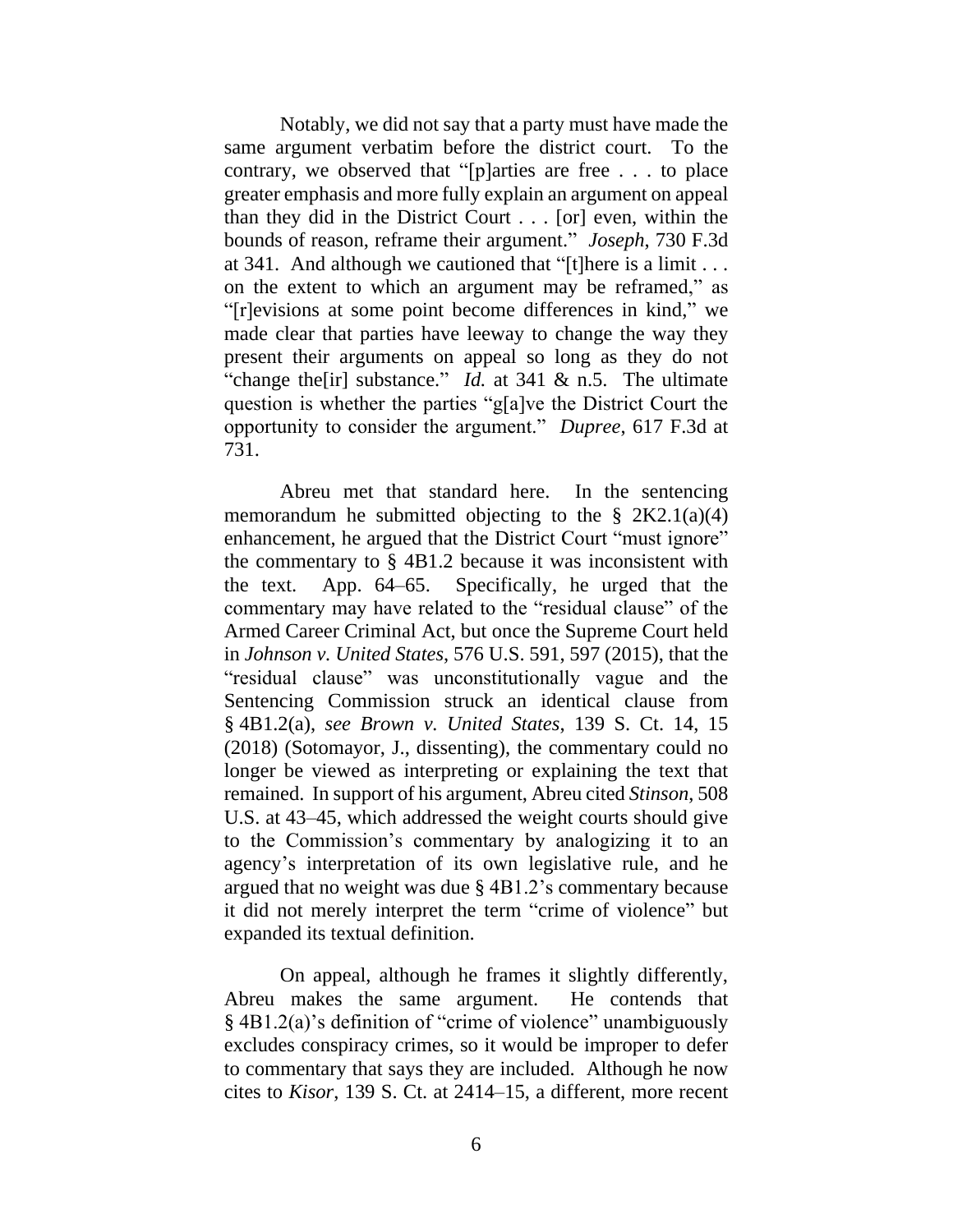Supreme Court case, preservation requires advancement of the same legal principle, not citation to the same legal precedent. In any event, *Kisor* merely clarified the same doctrinal rule at issue in *Stinson*: the deference owed to an agency's interpretation of its own regulations, with the same implications for *Hightower*. Abreu's argument thus rests on "both the same legal rule," *i.e.*, that courts should not defer to contrary agency guidance in the face of clear text, "and the same facts . . . presented in the District Court," *i.e.*, the tension between the commentary and the definition of "crime of violence" in the text. *Joseph*, 730 F.3d at 342.

Were there any doubt that Abreu "g[a]ve the District Court the opportunity to consider the argument" at sentencing, *Dupree*, 617 F.3d at 731, we need look no further than the sentencing hearing, where the District Court explained it was applying the  $\S 2K2.1(a)(4)$  enhancement because it still "regard[ed] [*Hightower*] as binding." App. 126–27. Because Abreu preserved his argument, we proceed to review it *de novo*.

## **B. Conspiracy Is Not a Crime of Violence Under § 2K2.1**

We turn next to the substance of Abreu's argument. Section 2K2.1, like the Career-Offender Guideline, increases defendants' Guidelines ranges based on prior convictions for crimes of violence. But unlike the Career-Offender Guideline, it is not followed by a guideline that defines its terms. *Cf.* U.S.S.G. § 4B1.2 ("Definitions of Terms Used in Section 4B1.1"). Nor is the term "crime of violence" defined within the text of § 2K2.1 itself. Nonetheless, the commentary to § 2K2.1 states that "'[c]rime of violence' has the meaning given that term in § 4B1.2(a) and Application Note 1 of the Commentary to  $\S$  4B1.2." U.S.S.G.  $\S$  2K2.1 cmt. 1. It is unsurprising, then, that both parties tout the teachings of § 4B1.2. The lessons they would have us draw, however, are polar opposites.

Abreu takes the position that *Nasir* is dispositive. He contends that our holding there as to the exclusion of inchoate crimes from the definition of "controlled substance offenses" under  $\S$  4B1.2(b) applies equally to  $\S$  4B1.2(a), and because the omission of conspiracy from the "many other offenses"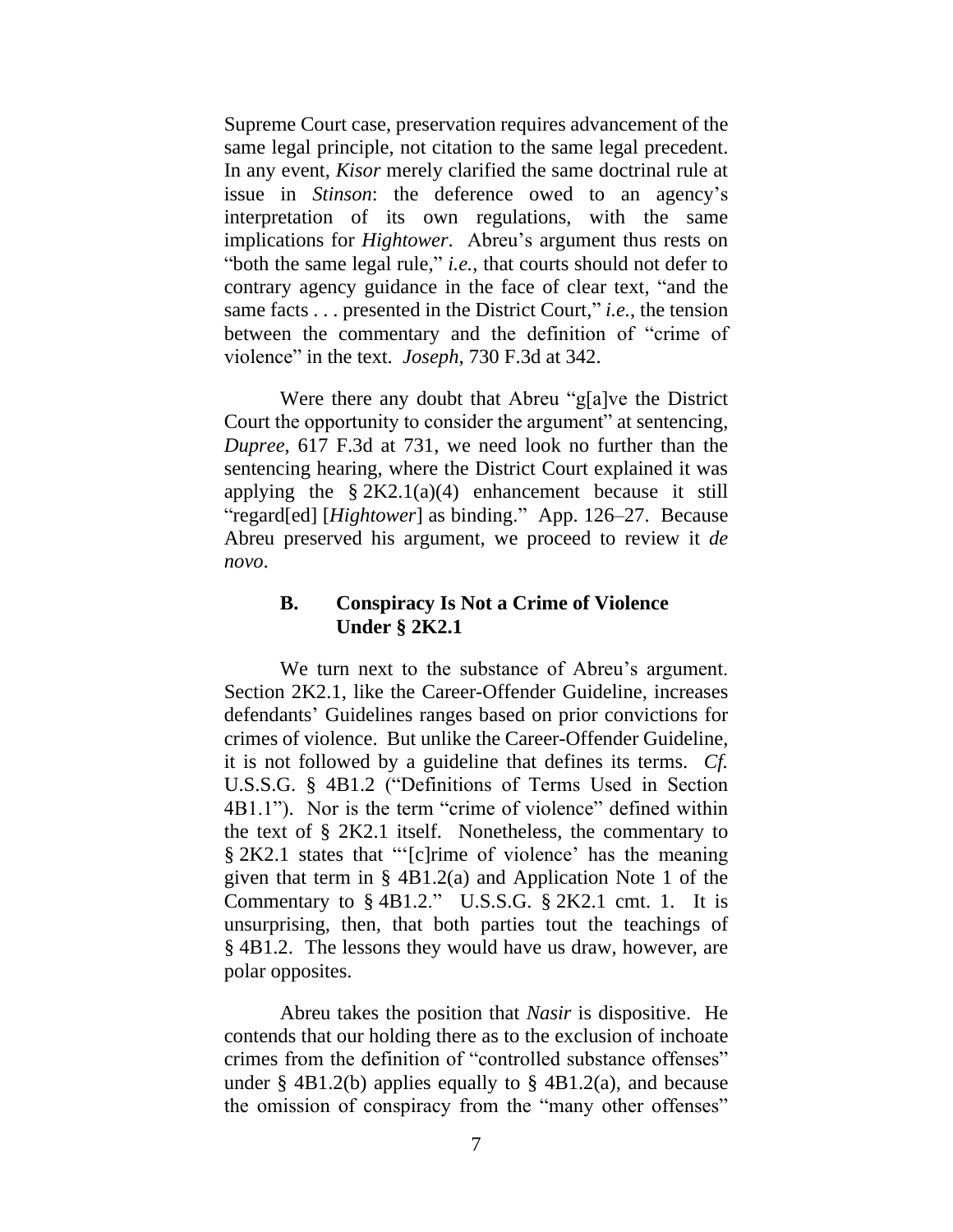listed in § 4B1.2(a) "alone indicates that it does not include them," *Nasir*, 17 F.4th at 471, the commentary cannot alter their unambiguous exclusion from the definition of "crime of violence."

The Government acknowledges *Nasir* but seeks to cabin it in two ways, neither of which is persuasive. First, it points out that *Nasir* addressed only § 4B1.2(b), finding that the term "controlled substance offenses" unambiguously excludes inchoate crimes because it references only substantive offenses and omits any mention of inchoate crimes. In contrast, the Government argues, § 4B1.2(a) defines "crime of violence" to include not only the use of force but also the "attempted use" of force, which indicates that it includes inchoate crimes, or at least introduces some ambiguity. If anything, however, this argument cuts the other way, for it makes clear that the Sentencing Commission knew how to include inchoate offenses in the Guidelines and opted here to include only attempt in the text, not conspiracy. *See Nasir*, 17 F.4th at 471 (observing that the inclusion of attempt in  $\S$  4B1.2(a) "suggests that the omission of inchoate crimes from  $\lbrack \S 4B1.2(b) \rbrack$  was intentional"); *see also United States v. Havis*, 927 F.3d 382, 386 (6th Cir. 2019) ("[T]he Commission knows how to include attempt crimes when it wants to—in subsection (a) of [§ 4B1.2], for example, the Commission defines 'crime of violence' as including offenses that have 'as an element the use, *attempted* use, or threatened use of physical force against the person of another.'" (emphasis in original)); *United States v. Winstead*, 890 F.3d 1082, 1091 (D.C. Cir. 2018) (noting that "the Commission showed within [the definition of 'crime of violence' in] § 4B1.2 itself that it knows how to include attempted offenses when it intends to do so.").

Second, the Government observes that unlike § 4B1.1, which refers to § 4B1.2, and hence its definitions, in the text, § 2K2.1 offers neither a definition nor a cross-reference for the term "crime of violence." From this, the Government ascribes to § 2K2.1 ambiguity lacking in § 4B1.1 and justification for the Sentencing Commission to interpret "crime of violence" in § 2K2.1 through commentary. The Government finds further justification in the fact that the commentary to  $\S 2K2.1$ references not only § 4B1.2 but also its commentary, *see* U.S.S.G. § 2K2.1 cmt. 1, so from the commentary referencing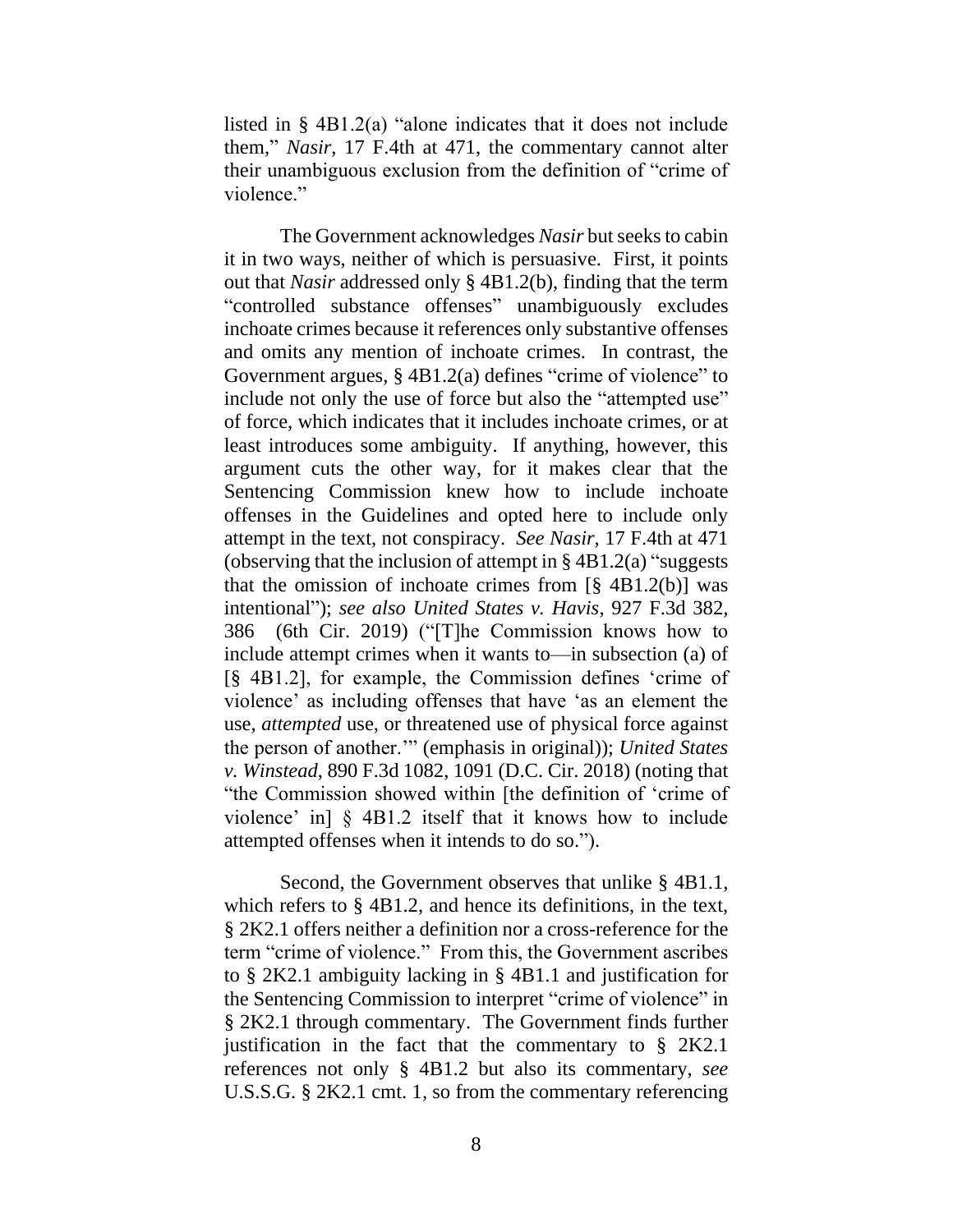the commentary, the Government would have us conclude that "crime of violence" in § 2K2.1 includes "the offenses of aiding and abetting, conspiring, and attempting to commit such offenses," U.S.S.G. § 4B1.2 cmt. 1.

We decline to thread this daisy chain of commentary or to "wave the ambiguity flag," *Kisor*, 139 S. Ct. at 2415, just because § 2K2.1 does not define "crime of violence" in its text. Instead, the Supreme Court has instructed us to "exhaust all the 'traditional tools' of construction," including text, structure, history, and purpose, before finding genuine ambiguity. *Id.* (quoting *Chevron U.S.A. Inc. v. Nat. Res. Def. Council, Inc.*, 467 U.S. 837, 843 n.9 (1984)); *see also Scott*, 14 F.4th at 197 n.4 ("The same '[b]asic tenets of statutory construction,' including the use of canons of construction, apply when interpreting the Sentencing Guidelines." (quoting *United States v. Grier*, 585 F.3d 138, 143 (3d Cir. 2009))). The application of these tools here precludes that finding.

We start with the Guidelines' text and structure. Normally, having concluded that conspiracy is not a "crime of violence" under § 4B1.2, we might impute the same meaning to the term in § 2K2.1 based on the canon that presumes "identical words used in different parts of the same act . . . [generally] have the same meaning." *Scott*, 14 F.4th at 197 (quoting *Atl. Cleaners & Dyers, Inc. v. United States*, 286 U.S. 427, 433 (1932)); *see also Powerex Corp. v. Reliant Energy Servs., Inc.*, 551 U.S. 224, 232 (2007). But as the Government points out, commentary to yet another guideline, U.S.S.G. § 1B1.1, cautions that "[d]efinitions of terms [that] appear in other sections . . . are not designed for general applicability." U.S.S.G. § 1B1.1 cmt. 2. Put differently, this commentary says we should not simply assume that the "whole-act rule" applies, and we should instead determine a definition's "applicability to sections other than those expressly referenced . . . on a case by case basis." *Id*.

We need not decide today, however, whether we are bound by this commentary or its significance in the wake of *Kisor*, for under either approach the result in this case is the same. If we rely on the whole-act rule, "crime of violence" means the same thing in § 2K2.1 as it does in § 4B1.2, excluding conspiracies. And if we apply the case-by-case